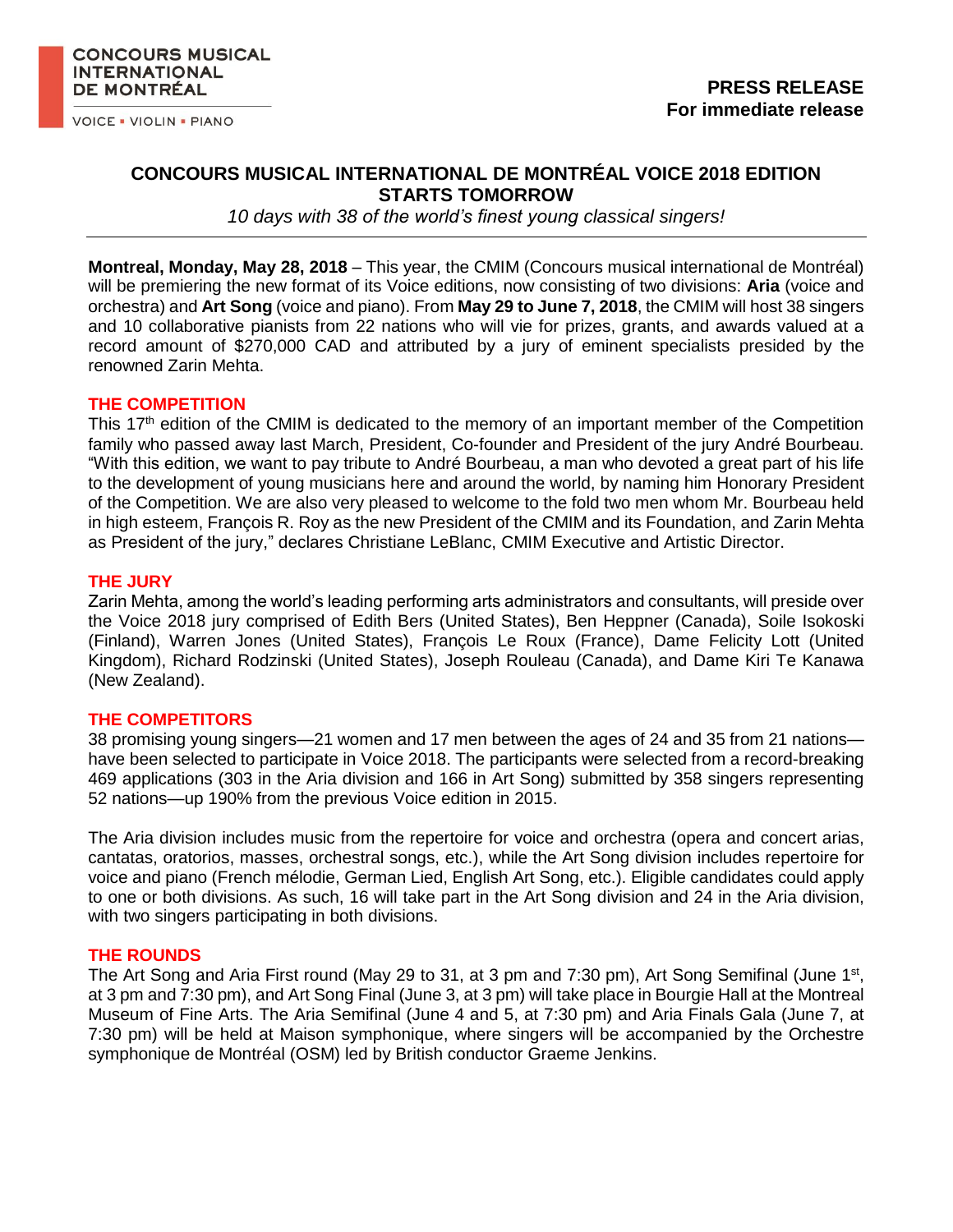Here is the competitors' order of appearance for the Art Song and Aria First rounds. Take note that following German baritone Samuel Hasselhorn and Kang Wang's recent withdrawals, soprano Magali Simard-Galdès, a native of Rimouski (QC), and South Korean tenor Konstantin Lee have been selected to participate in the Art Song division and in the Aria division respectively.

| 3 PM    | <b>MAY 29 ART SONG</b>                                                  | <b>MAY 30 ARIA</b>                                        | <b>MAY 31 ARIA</b>                                       |
|---------|-------------------------------------------------------------------------|-----------------------------------------------------------|----------------------------------------------------------|
|         | <b>David Tayloe</b>                                                     | <b>Carolyn Sproule</b>                                    |                                                          |
|         | (United States) tenor                                                   | (Canada) mezzo-soprano                                    |                                                          |
|         | <b>Suzanne Fischer</b><br>(United Kingdom) soprano                      | <b>ByeongMin Gil</b><br>(South Korea) bass                |                                                          |
|         | <b>Julien Van Mellaerts</b><br>(New Zealand-United<br>Kingdom) baritone | Dilyara Idrisova<br>(Russia) soprano                      |                                                          |
|         | <b>Irina Jae-Eun Park</b><br>(South Korea) soprano                      | <b>Kidon Choi</b><br>(South Korea) baritone               |                                                          |
|         | <b>Axelle Fanyo</b><br>(France) soprano                                 | <b>Mihail Mihaylov</b><br>(Bulgaria) tenor                |                                                          |
|         | <b>Magali Simard-Galdès</b><br>(Canada) soprano                         | <b>Christina Nilsson</b><br>(Sweden) soprano              |                                                          |
|         | <b>Rihab Chaieb</b><br>(Canada-Tunisia) mezzo-<br>soprano               | <b>ChanHee Cho</b><br>(South Korea) bass                  |                                                          |
|         | <b>Gemma Summerfield</b><br>(United Kingdom) soprano                    | <b>Emily D'Angelo</b><br>(Canada-Italy) mezzo-<br>soprano |                                                          |
|         |                                                                         |                                                           |                                                          |
| 7:30 PM | <b>MAY 29 ART SONG</b>                                                  | <b>MAY 30 ARIA</b>                                        | <b>MAY 31 ARIA</b>                                       |
|         | <b>Hagar Sharvit</b><br>(Israel-Germany) mezzo-<br>soprano              | <b>Alexandra Yangel</b><br>(Russia) mezzo-soprano         | <b>Marie-Andrée Mathieu</b><br>(Canada) mezzo-soprano    |
|         | <b>John Brancy</b><br>(United States) baritone                          | <b>Andrew Haji</b><br>(Canada) tenor                      | <b>Petr Nekoranec</b><br>(Czech Republic) tenor          |
|         | <b>Suzanne Taffot</b><br>(Canada-Cameroon)<br>soprano                   | Anush Hovhannisyan<br>(Armenia) soprano                   | <b>John Brancy</b><br>(United States) baritone           |
|         | <b>Tomi Punkeri</b><br>(Finland) baritone                               | <b>Jongsoo Yang</b><br>(South Korea) bass                 | <b>Ruslana Koval</b><br>(Ukraine) soprano                |
|         | <b>Anna-Sophie Neher</b><br>(Canada-Germany) soprano                    | <b>Konstantin Lee</b><br>(South Korea) tenor              | Bongani Kubheka<br>(South Africa) baritone               |
|         | Satriya Krisna<br>(Indonesia) tenor                                     | <b>Lauren Margison</b><br>(Canada) soprano                | <b>Rihab Chaieb</b><br>(Canada-Tunisia)<br>mezzo-soprano |
|         | <b>Clara Osowski</b><br>(United States) mezzo-<br>soprano               | <b>Oleksandr Kyreiev</b><br>(Ukraine) baritone            | <b>Mario Bahg</b><br>(South Korea) tenor                 |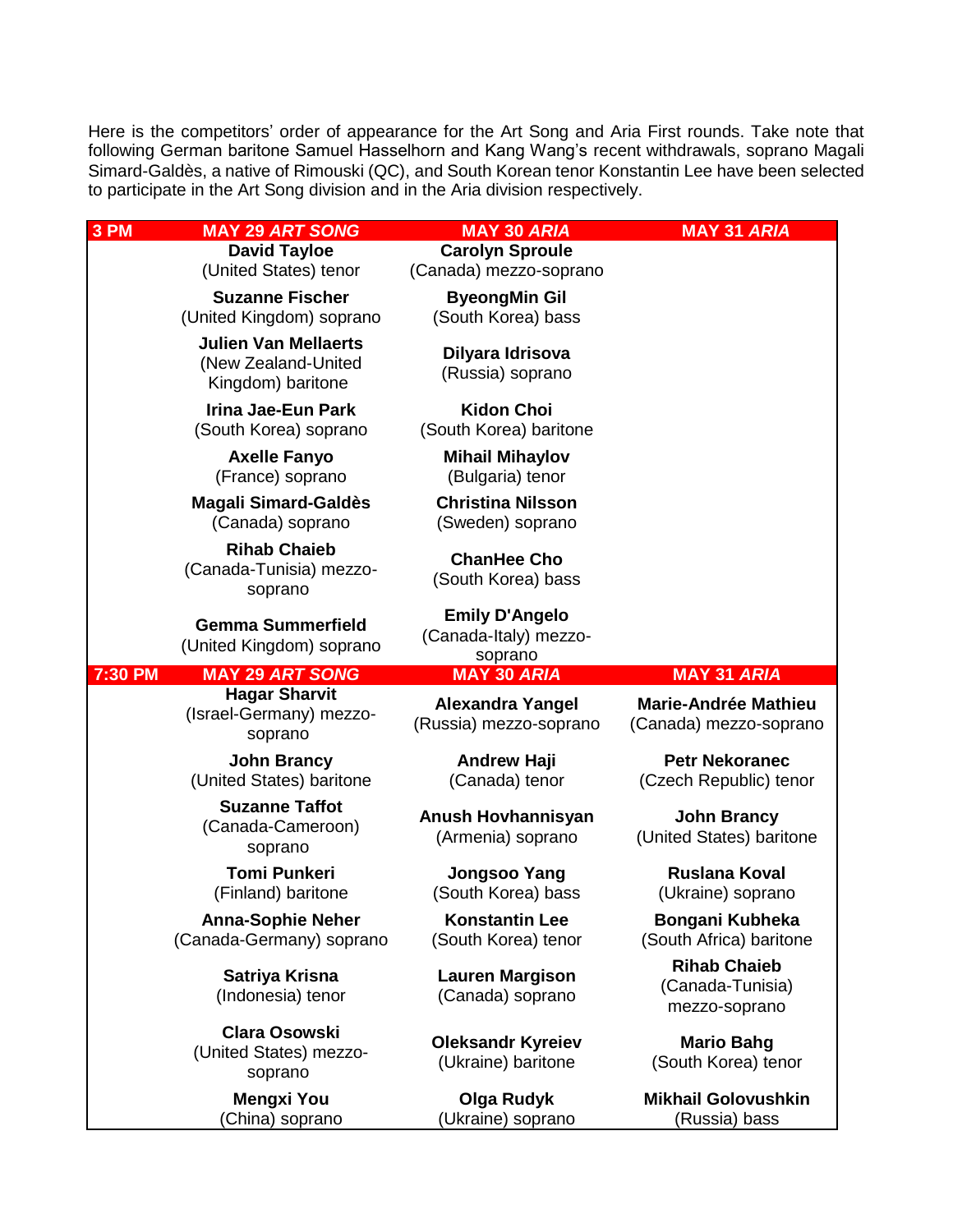# **THE PRIZES**

At the end of the competition, the competitors will be offered various engagements, and will share \$270,000 CAD in prizes, awards, and grants, including a First Prize in each category worth over \$80,000. Certain prizes and awards in the Art Song division bear the names of some of our greatest Canadian singers, namely Léopold Simoneau, Maureen Forrester, and Lois Marshall, as well as John Newmark, one of the greatest accompanists of his day.

| <b>Art Song division</b>                                                                                                                                                      | <b>Aria division</b>                                                                                                                                                                                                              |  |  |
|-------------------------------------------------------------------------------------------------------------------------------------------------------------------------------|-----------------------------------------------------------------------------------------------------------------------------------------------------------------------------------------------------------------------------------|--|--|
| 'Léopold Simoneau' First Prize                                                                                                                                                | <b>First Prize</b>                                                                                                                                                                                                                |  |  |
| \$30,000 - offered by the John R. Stratton Trust                                                                                                                              | \$30,000 – offered by the City of Montréal                                                                                                                                                                                        |  |  |
| The First Prize also comes with the 'James'<br>Norcop' Career Development Grant (\$50,000)<br>and a Residency offered by the Banff Centre<br>for Arts & Creativity (\$2,500). | The First Prize also comes with the <b>Joseph</b><br><b>Rouleau Career Development Grant</b><br>(\$50,000), offered by the Azrieli Foundation,<br>and a Residency offered by the Banff Centre<br>for Arts & Creativity (\$2,500). |  |  |
| 'Maureen Forrester' Second Prize                                                                                                                                              |                                                                                                                                                                                                                                   |  |  |
| \$15,000 - offered by Colleen Sexsmith                                                                                                                                        | 'Pierre Péladeau and Raymonde Chopin'<br><b>Second Prize</b>                                                                                                                                                                      |  |  |
| 'Lois Marshall' Third Prize                                                                                                                                                   | \$15,000 - offered by Québecor                                                                                                                                                                                                    |  |  |
| \$10,000 – offered in memory of Dr. Clive                                                                                                                                     |                                                                                                                                                                                                                                   |  |  |
| Mortimer                                                                                                                                                                      | <b>Third Prize</b>                                                                                                                                                                                                                |  |  |
|                                                                                                                                                                               | \$10,000 - offered by Stingray Classica                                                                                                                                                                                           |  |  |
| <b>SPECIAL AWARDS</b>                                                                                                                                                         |                                                                                                                                                                                                                                   |  |  |
| <b>French Mélodie Award</b>                                                                                                                                                   | <b>SPECIAL AWARDS</b>                                                                                                                                                                                                             |  |  |
| \$5,000 - offered by Diane Loeb                                                                                                                                               | <b>Opera Aria Award</b><br>\$5,000 – offered by the Opéra de Montréal                                                                                                                                                             |  |  |
| <b>German Lied Award</b>                                                                                                                                                      |                                                                                                                                                                                                                                   |  |  |
| \$5,000 – offered by Arija and Clarence Stiver                                                                                                                                | <b>Oratorio Award</b>                                                                                                                                                                                                             |  |  |
|                                                                                                                                                                               | \$5,000 – offered by Aéroports de Montréal                                                                                                                                                                                        |  |  |
| OFQJ 50th Award                                                                                                                                                               |                                                                                                                                                                                                                                   |  |  |
| \$5,000 - offered by the Office Franco-                                                                                                                                       | Radio-Canada People's Choice Award                                                                                                                                                                                                |  |  |
| Québécois de la Jeunesse                                                                                                                                                      | \$3,000                                                                                                                                                                                                                           |  |  |
| Radio-Canada People's Choice Award<br>\$3,000                                                                                                                                 | <b>Best Canadian Artist Award</b>                                                                                                                                                                                                 |  |  |
|                                                                                                                                                                               | \$3,000 - offered by the Bourbeau Foundation                                                                                                                                                                                      |  |  |
| <b>Best Canadian Artist Award</b><br>\$3,000 - offered by the Bourbeau Foundation                                                                                             |                                                                                                                                                                                                                                   |  |  |
|                                                                                                                                                                               |                                                                                                                                                                                                                                   |  |  |
| 'John Newmark' Best Collaborative Pianist Award                                                                                                                               |                                                                                                                                                                                                                                   |  |  |

\$10,000 – offered by Richard Lupien

*\*The non-qualifying finalists in the Art Song and Aria divisions will each receive a \$2,000 grant.*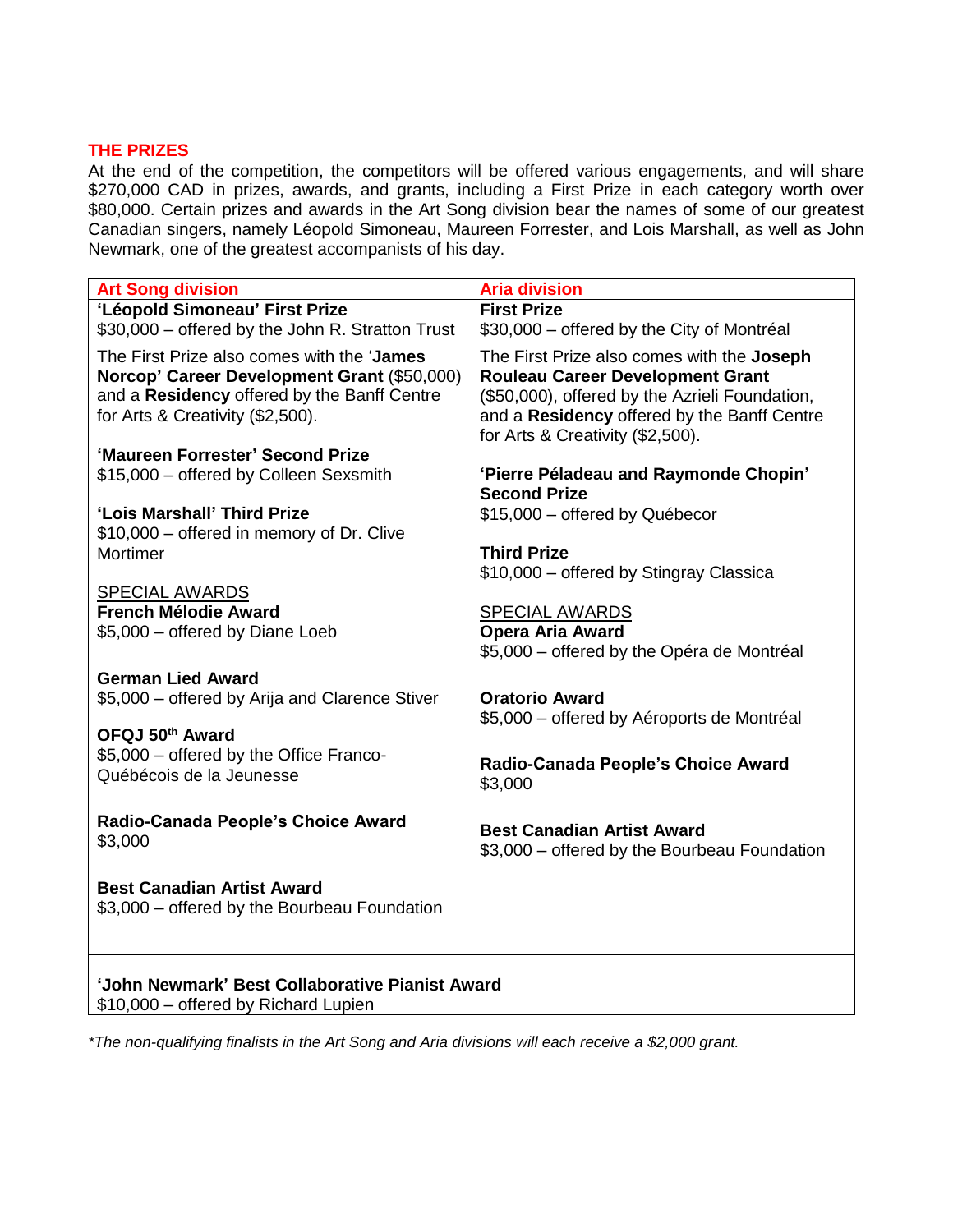#### **THE PIANISTS**

With the John Newmark Award, the CMIM recognizes collaborative pianists' contribution to the competition. All participating pianists born on or after January 1, 1983 are eligible for the award. Here are the 10 pianists from 5 nations vying for this award: João Araújo (Portugal), Mark Bilyeu (United States), Michel-Alexandre Broekaert (Canada), Peter Dugan (United States), Dokyung Han (South Korea), Felix Justin (Indonesia), Jennifer Szeto (Canada), Magdalena von Eccher (Canada), Jonathan Ware (United States), and Sebastian Wybrew (United Kingdom).

#### **THE HONORARY PATRON**

A world-renowned virtuoso pianist who has greatly contributed to furthering the reach and influence of classical music, Alain Lefèvre has performed in over forty countries, in prestigious venues, and with the world's leading conductors and symphony orchestras. "I am delighted to be joining forces with the CMIM as its honorary patron, having had the opportunity—as a member of its jury in 2017—to fully appreciate the significance this great competition holds as a major stepping stone for so many young musicians and singers. This is why I have chosen to dedicate myself to the CMIM with purpose and conviction," stated Alain Lefèvre.

# **THE SPECIAL ACTIVITIES: MASTER CLASSES, PRE-CONCERT TALKS, AND** *CINEMUSE*

Through a partnership with the Opéra de Montréal, the CMIM will present master classes featuring four of its jury members, all of which begin at 1 pm in Bourgie Hall:

- **May 31** with baritone François Le Roux, who will give a conference on the performance of French art song as a prelude to the master class
- **June 2** with soprano Dame Kiri Te Kanawa, preceded by a short documentary
- **June 4** with collaborative pianist Warren Jones
- **June 5** with soprano Soile Isokoski

On June 4 and 5 at 6:45 pm (just prior to the semi-finals at 7:30 pm), in the Foyer Allegro at the Maison symphonique, Jean-Pierre Primiani, Director of Development at the Opéra de Montréal, will host preconcert talks with jury members Ben Heppner (June 4) and Dame Felicity Lott (June 5).

Through a partnership with the Festival international du film sur l'art (FIFA), the CMIM is presenting CINEMUSE. A chance to see two exceptional documentaries on artists that have influenced an entire generation of musicians and music fans, on Saturday, June 2 in the Cummings Auditorium at the Montreal Museum of Fine Arts.

**5:30 pm: Mstislav Rostropovitch, l'archet indomptable** (2017) – A film by Bruno Monsaingeon, followed by a commentary with cellist Denis Brott.

**8:00 pm: Bloody Daughter** (2012) – A film by Stéphanie Argerich, followed by a commentary with 2004 CMIM First prizewinner pianist Serhiy Salov. Hosted by Mario F. Paquet.

Admission to the master classes and to CINEMUSE is free of charge. Admission to the talks is free of charge upon presentation of a ticket for the following concert.

# **THE BROADCAST**

All rounds of the Competition will be webcast live and available on demand at concoursmontreal.ca/live. Master classes will be webcast and available on demand on the CMIM and partner Opéra de Montréal's websites. Moreover, the Aria Finals Gala will be broadcast live on the program *Toute une musique* on ICI MUSIQUE and the new ICI MUSIQUE Classique digital radio, on Thursday, June 7 at 7:30 pm. Hosted by Marie-Christine Trottier and Sylvia L'Écuyer.